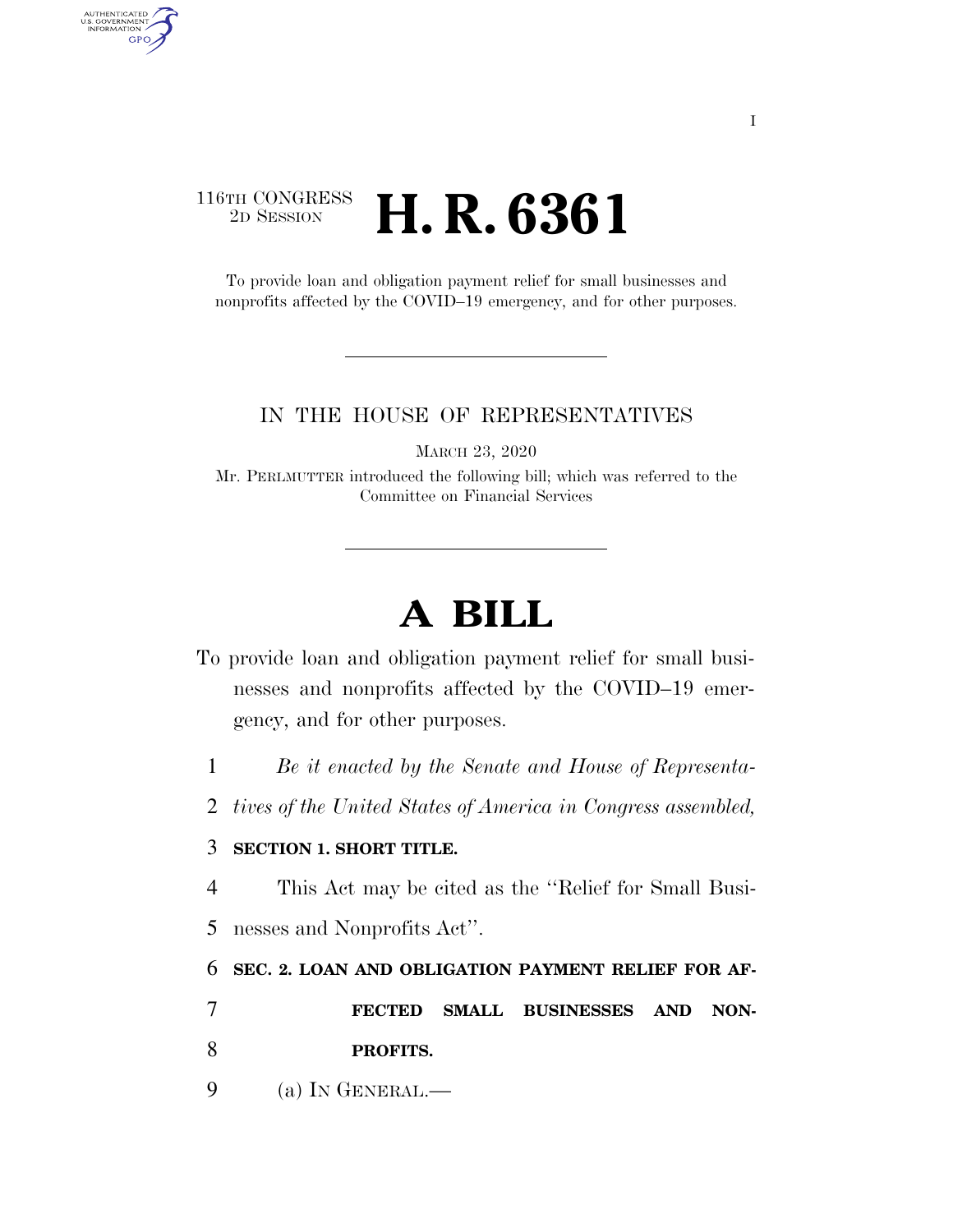| $\mathbf{1}$   | (1) IN GENERAL.—During the COVID-19                  |
|----------------|------------------------------------------------------|
| $\overline{2}$ | emergency, a debt collector may not, with respect to |
| 3              | a debt of a small business or nonprofit (other than  |
| $\overline{4}$ | debt related to a federally related mortgage loan)—  |
| 5              | (A) capitalize unpaid interest;                      |
| 6              | (B) apply a higher interest rate triggered           |
| $\overline{7}$ | by the nonpayment of a debt to the debt bal-         |
| 8              | ance;                                                |
| 9              | (C) charge a fee triggered by the non-               |
| 10             | payment of a debt;                                   |
| 11             | (D) sue or threaten to sue for nonpayment            |
| 12             | of a debt;                                           |
| 13             | (E) continue litigation to collect a debt            |
| 14             | that was initiated before the date of enactment      |
| 15             | of this section;                                     |
| 16             | (F) submit or cause to be submitted a con-           |
| 17             | fession of judgment to any court;                    |
| 18             | (G) enforce a security interest through re-          |
| 19             | possession, limitation of use, or foreclosure;       |
| 20             | (H) take or threaten to take any action to           |
| 21             | enforce collection, or any adverse action for        |
| 22             | nonpayment of a debt, or for nonappearance at        |
| 23             | any hearing relating to a debt;                      |
| 24             | (I) commence or continue any action to               |
| 25             | cause or to seek to cause the collection of a        |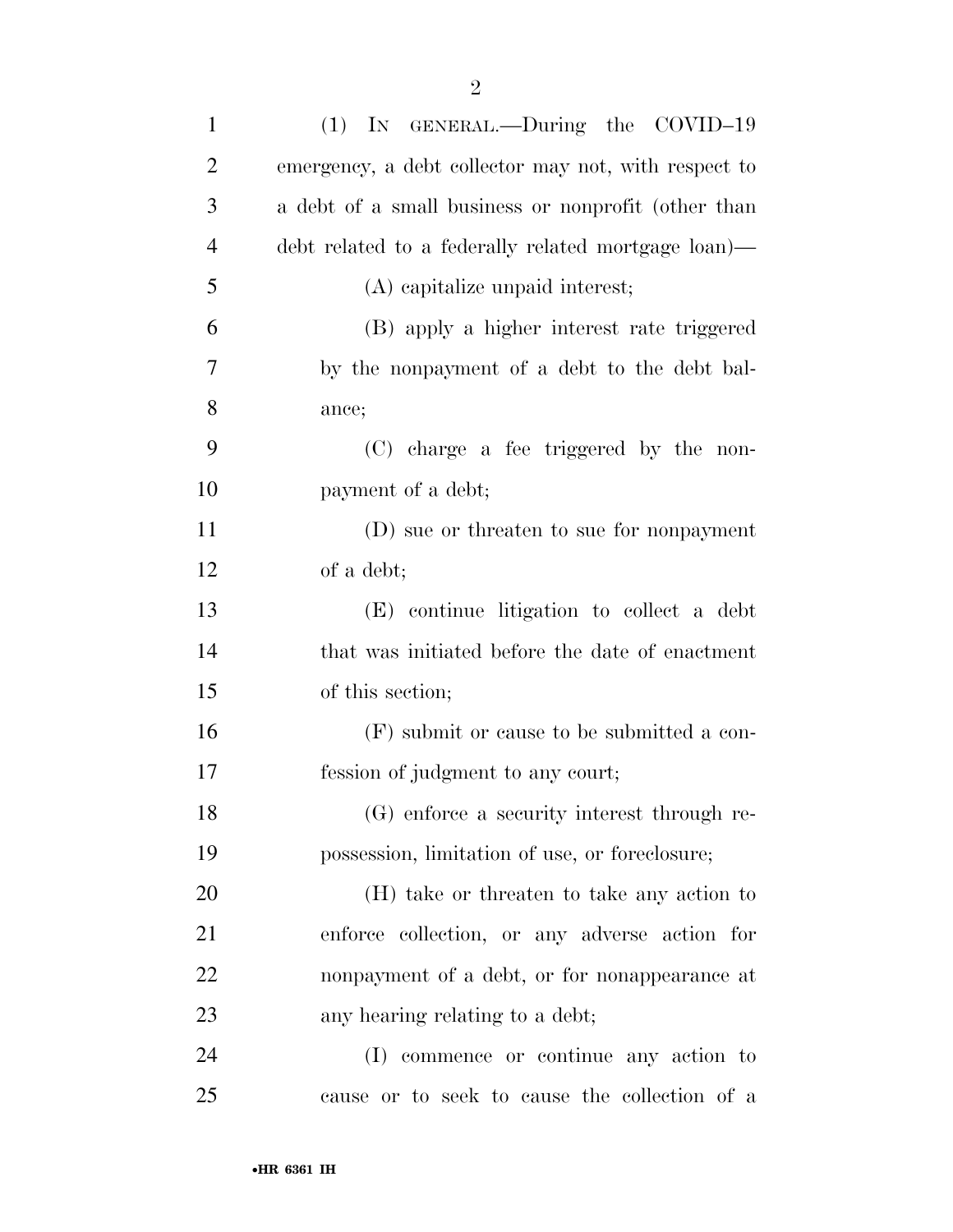| $\mathbf{1}$   | debt, including pursuant to a court order issued     |
|----------------|------------------------------------------------------|
| $\overline{2}$ | before the end of the 120-day period following       |
| 3              | the end of the COVID-19 emergency, from              |
| $\overline{4}$ | wages, Federal benefits, or other amounts due        |
| 5              | to a small business or nonprofit by way of gar-      |
| 6              | nishment, deduction, offset, or other seizure;       |
| 7              | (J) cause or seek to cause the collection of         |
| 8              | a debt, including pursuant to a court order          |
| 9              | issued before the end of the 120-day period fol-     |
| 10             | lowing the end of the COVID-19 emergency, by         |
| 11             | levying on funds from a bank account or seizing      |
| 12             | any other assets of a small business or non-         |
| 13             | profit;                                              |
| 14             | (K) commence or continue an action to                |
| 15             | evict a small business or nonprofit from real or     |
| 16             | personal property; or                                |
| 17             | (L) disconnect or terminate service from             |
| 18             | utility service, including electricity, natural gas, |
| 19             | telecommunications or broadband, water, or           |
| 20             | sewer.                                               |
| 21             | (2) RULE OF CONSTRUCTION.—Nothing in this            |
| 22             | subsection may be construed to prohibit a small      |
| 23             | business or nonprofit from voluntarily paying, in    |
| 24             | whole or in part, a debt.                            |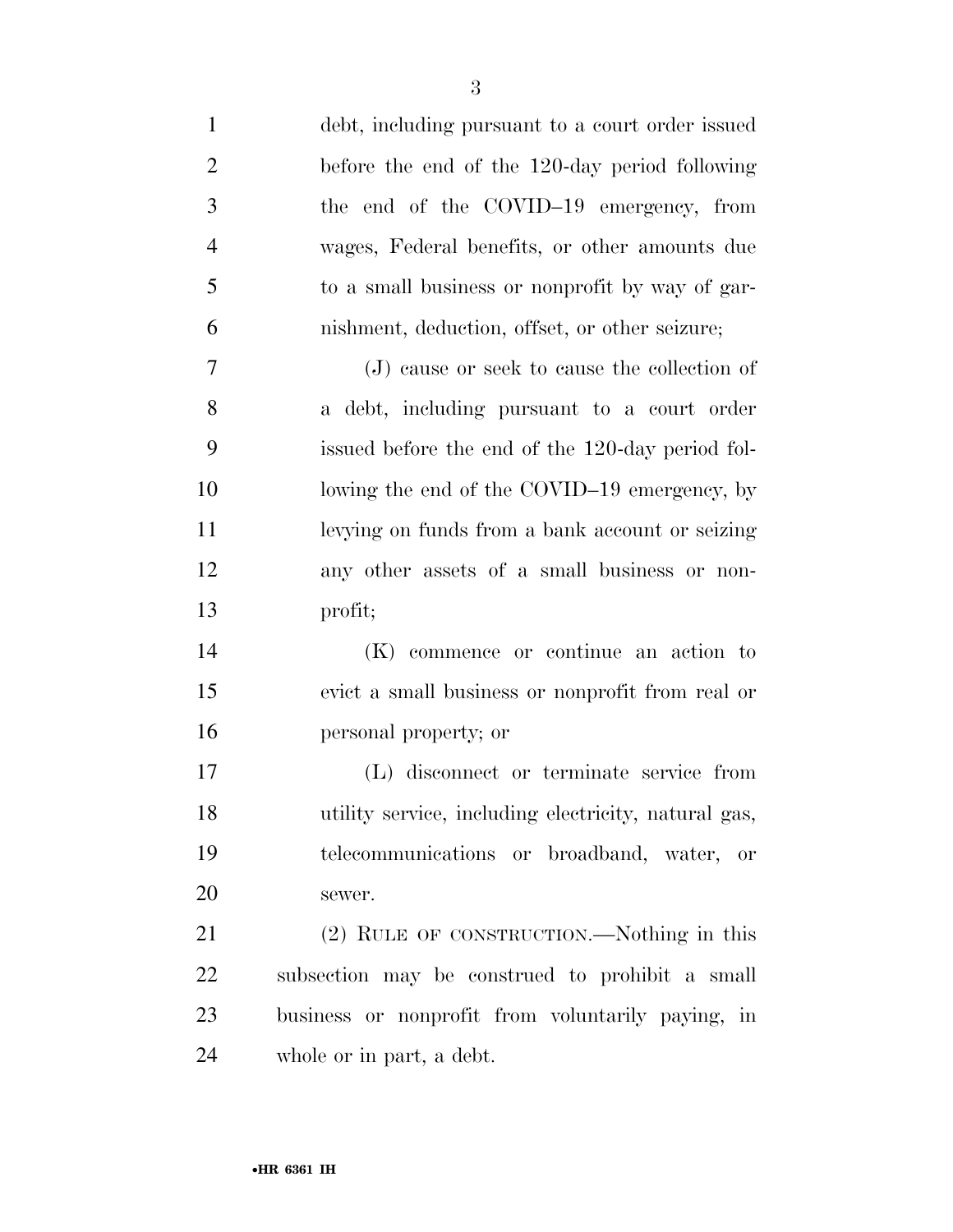| $\mathbf{1}$   | (3) REPAYMENT PERIOD.—After the expiration        |
|----------------|---------------------------------------------------|
| $\overline{2}$ | of the COVID-19 emergency, with respect to a debt |
| 3              | described under paragraph (1), a debt collector—  |
| $\overline{4}$ | (A) may not add to the debt balance any           |
| 5              | interest or fee prohibited by paragraph (1);      |
| 6              | (B) shall, for credit with a defined term or      |
| 7              | payment period, extend the time period to repay   |
| 8              | the debt balance by 1 payment period for each     |
| 9              | payment that a small business or nonprofit        |
| 10             | missed during the COVID-19 emergency, with        |
| 11             | the payments due in the same amounts and at       |
| 12             | the same intervals as the pre-existing payment    |
| 13             | schedule;                                         |
| 14             | (C) shall, for an open end credit plan (as        |
| 15             | defined under section 103 of the Truth in         |
| 16             | Lending Act) or other credit without a defined    |
| 17             | term, allow the small business or nonprofit to    |
| 18             | repay the debt balance in a manner that does      |
| 19             | not exceed the amounts permitted by formulas      |
| 20             | under section $170(c)$ of the Truth in Lending    |
| 21             | Act and regulations promulgated thereunder;       |
| 22             | and                                               |
| 23             | (D) shall, when the small business or non-        |
| 24             | profit notifies the debt collector, offer reason- |

able and affordable repayment plans, loan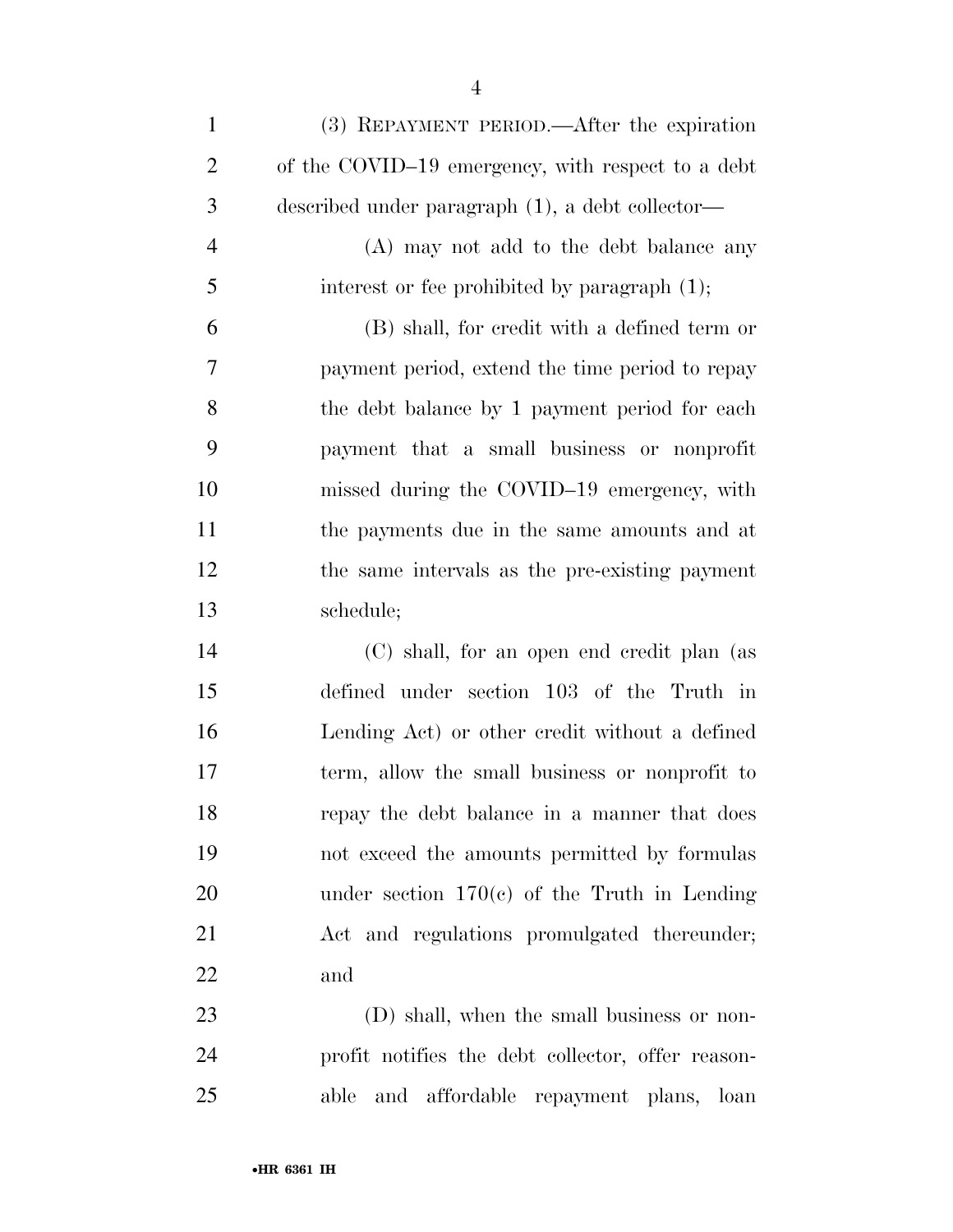| $\mathbf{1}$   | modifications, refinancing, options with a rea-  |
|----------------|--------------------------------------------------|
| $\overline{2}$ | sonable time in which to repay the debt.         |
| 3              | (4) COMMUNICATIONS IN CONNECTION WITH            |
| $\overline{4}$ | THE COLLECTION OF A DEBT.                        |
| 5              | (A) IN GENERAL.—During the COVID-19              |
| 6              | emergency, without prior consent of a small      |
| 7              | business or nonprofit given directly to a debt   |
| 8              | collector during the COVID-19 emergency, or      |
| 9              | the express permission of a court of competent   |
| 10             | jurisdiction, a debt collector may only commu-   |
| 11             | nicate in writing in connection with the collec- |
| 12             | tion of any debt (other than debt related to a   |
| 13             | federally related mortgage loan).                |
| 14             | (B) REQUIRED DISCLOSURES.—                       |
| 15             | (i) IN GENERAL.—All written commu-               |
| 16             | nications described under subparagraph           |
| 17             | (A) shall inform the small business or non-      |
| 18             | profit that the communication is for infor-      |
| 19             | mational purposes and is not an attempt to       |
| 20             | collect a debt.                                  |
| 21             | REQUIREMENTS.—The disclosure<br>(ii)             |
| 22             | required under clause (i) shall be made—         |
| 23             | (I) in type or lettering not small-              |
| 24             | er than 14-point bold type;                      |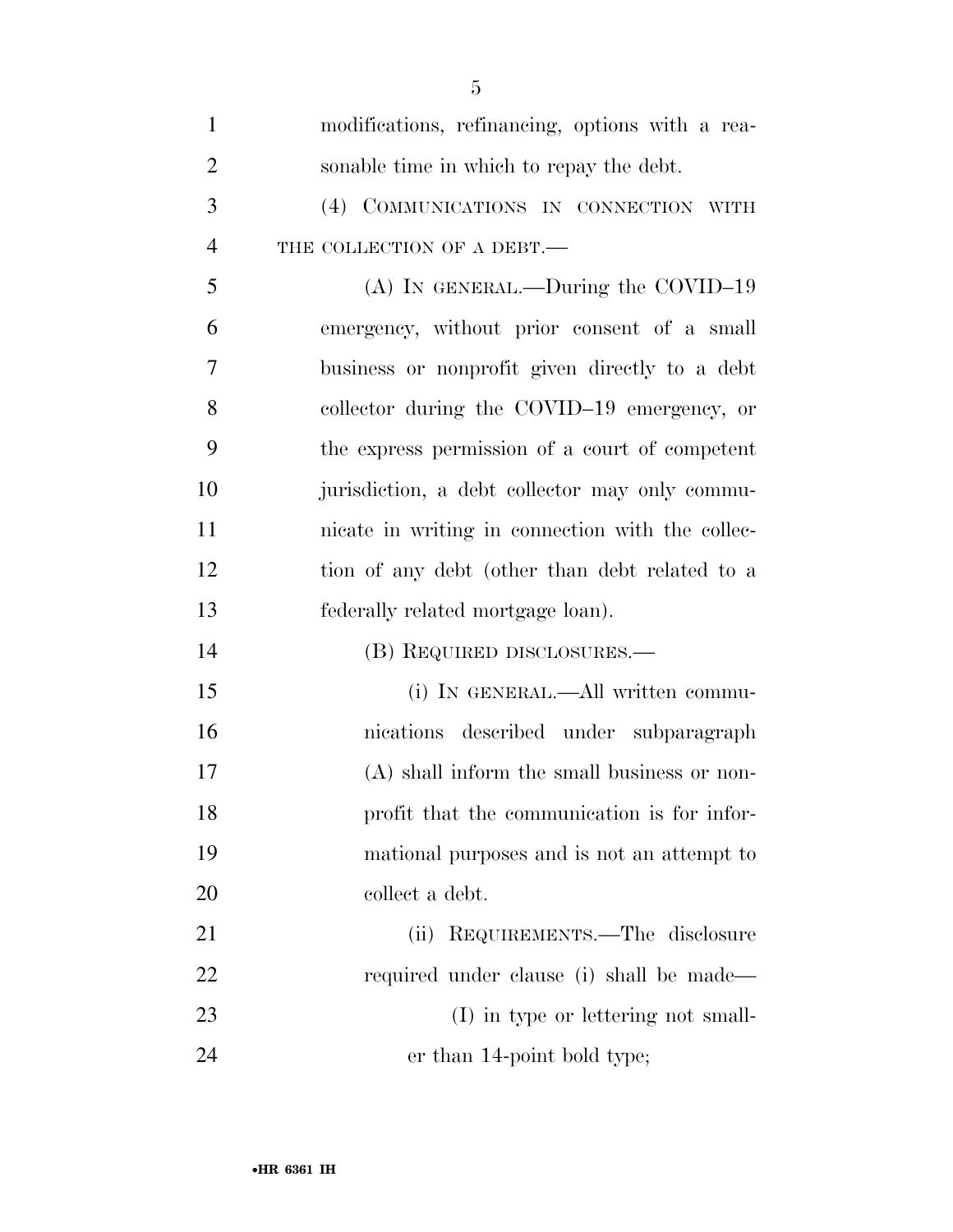| $\mathbf{1}$   | (II) separate from any other dis-            |
|----------------|----------------------------------------------|
| $\overline{2}$ | closure;                                     |
| 3              | (III) in a manner designed to en-            |
| $\overline{4}$ | sure that the recipient sees the disclo-     |
| 5              | sure clearly;                                |
| 6              | (IV) in English and Spanish and              |
| 7              | in any additional languages in which         |
| 8              | the debt collector communicates, in-         |
| 9              | cluding the language in which the            |
| 10             | loan was negotiated, to the extent           |
| 11             | known by the debt collector; and             |
| 12             | (V) may be provided by first-                |
| 13             | class mail or electronically, if the bor-    |
| 14             | rower has otherwise consented to elec-       |
| 15             | tronic communication with the debt           |
| 16             | collector and has not revoked such           |
| 17             | consent.                                     |
| 18             | (iii) ORAL NOTIFICATION. Any oral            |
| 19             | notification shall be provided in the lan-   |
| 20             | guage the debt collector otherwise uses to   |
| 21             | communicate with the borrower.               |
| 22             | (iv) WRITTEN TRANSLATIONS.—In                |
| 23             | providing written notifications in languages |
| 24             | other than English in this section, a debt   |
| 25             | collector may rely on written translations   |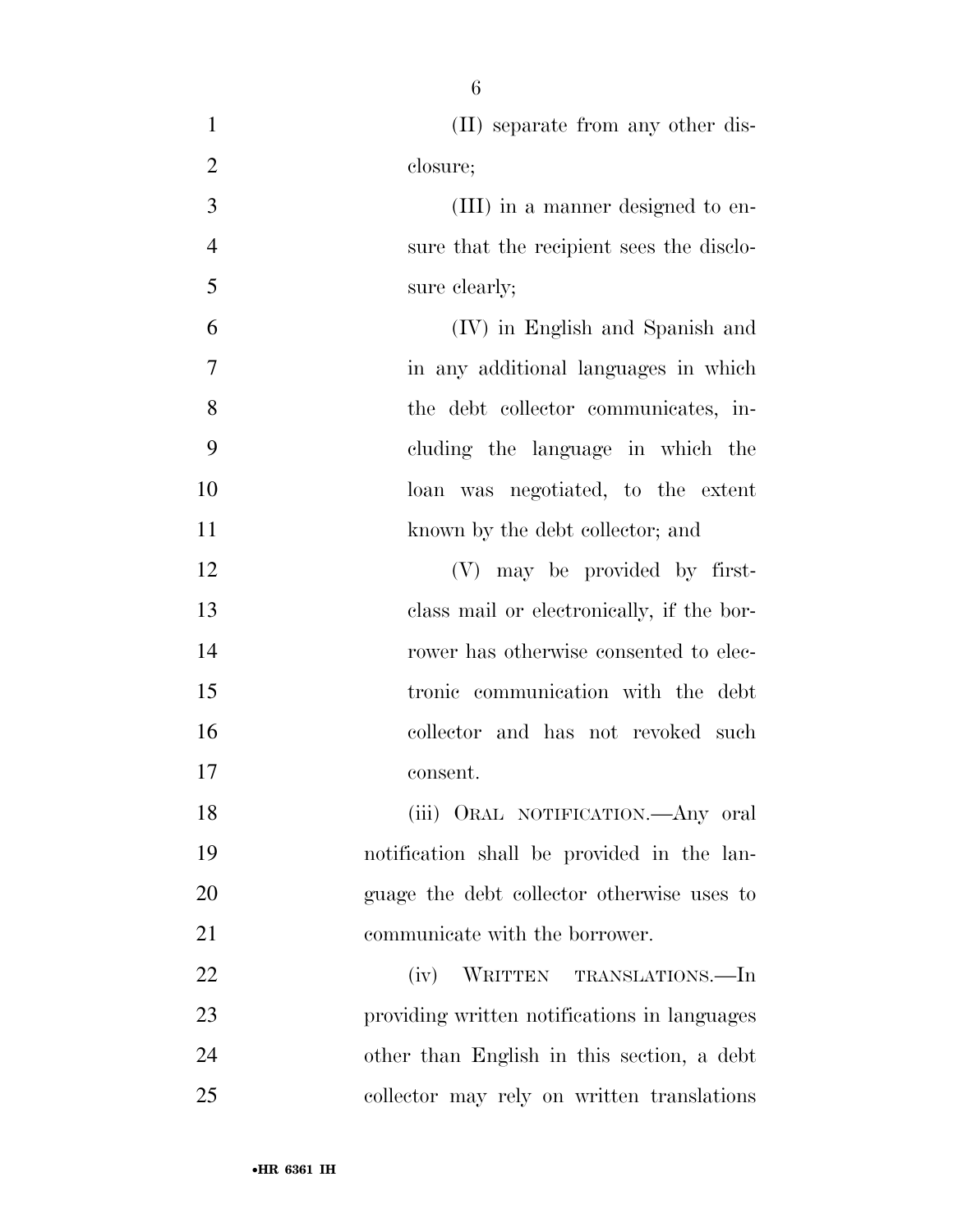| $\mathbf{1}$   | developed by the Bureau of Consumer Fi-               |
|----------------|-------------------------------------------------------|
| $\overline{2}$ | nancial Protection.                                   |
| 3              | $(5)$ VIOLATIONS.—                                    |
| $\overline{4}$ | (A) IN GENERAL.—Any person who vio-                   |
| 5              | lates this section shall be subject to civil liabil-  |
| 6              | ity in accordance with section 813 of the Fair        |
| 7              | Debt Collection Practices Act, as if the person       |
| 8              | is a debt collector for purposes of that section.     |
| 9              | (B) PREDISPUTE ARBITRATION AGREE-                     |
| 10             | MENTS.—Notwithstanding any other provision            |
| 11             | of law, no predispute arbitration agreement or        |
| 12             | predispute joint-action waiver shall be valid or      |
| 13             | enforceable with respect to a dispute brought         |
| 14             | under this section, including a dispute as to the     |
| 15             | applicability of this section, which shall be de-     |
| 16             | termined under Federal law.                           |
| 17             | (6) TOLLING.—Except as provided in para-              |
| 18             | graph $(7)(D)$ , any applicable time limitations, in- |
| 19             | cluding statutes of limitations, related to a debt    |
| 20             | under Federal or State law shall be tolled during the |
| 21             | COVID-19 emergency.                                   |
| 22             | (7) CLAIMS OF AFFECTED CREDITORS AND                  |
| 23             | DEBT COLLECTORS.-                                     |
| 24             | (A) VALUATION OF PROPERTY.—With re-                   |
| 25             | spect to any action asserting a taking under the      |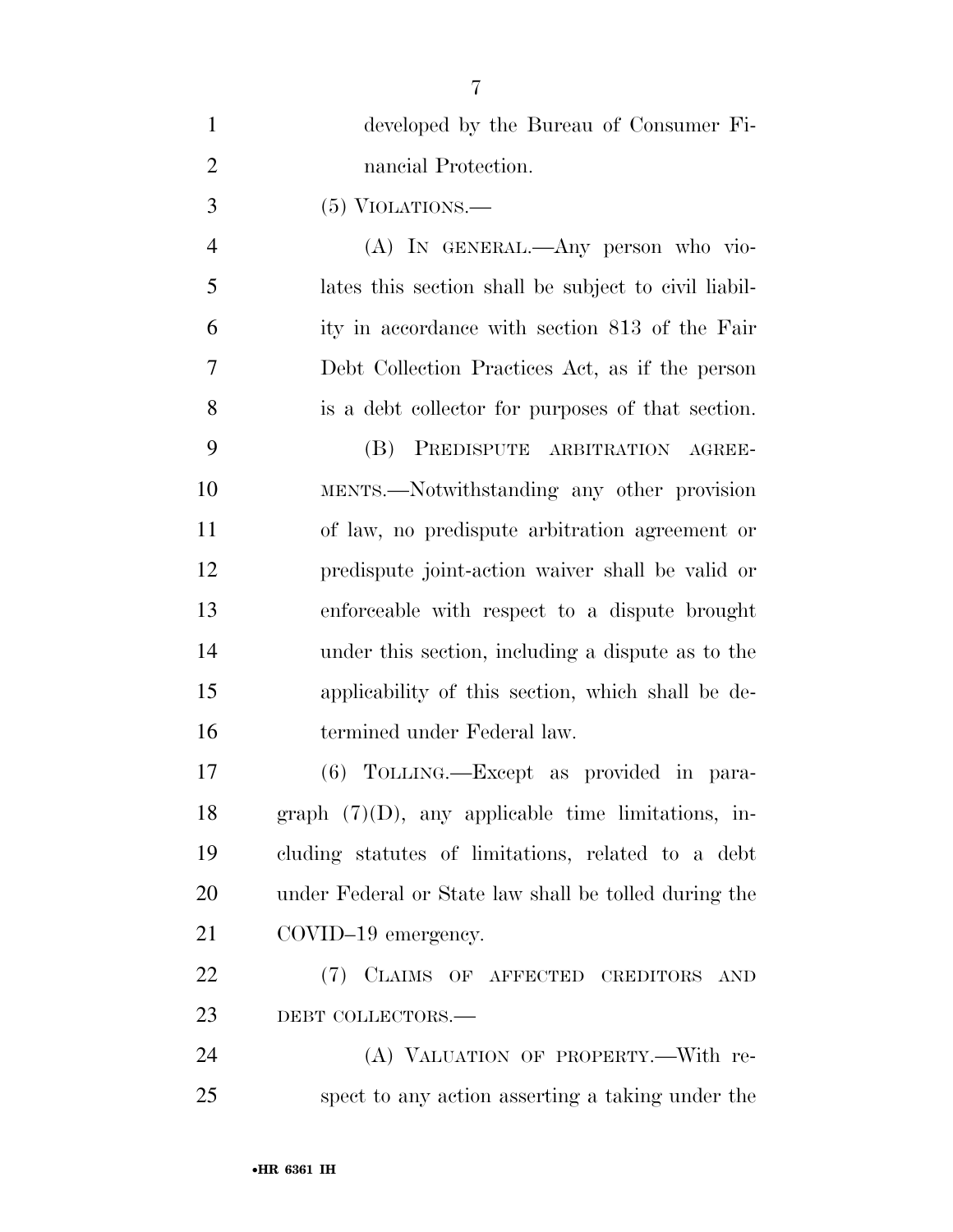| $\mathbf{1}$   | Fifth Amendment of the Constitution of the          |
|----------------|-----------------------------------------------------|
| $\overline{2}$ | United States as a result of this section or        |
| 3              | seeking a declaratory judgment regarding the        |
| $\overline{4}$ | constitutionality of this section, the value of the |
| 5              | property alleged to have been taken without         |
| 6              | just compensation shall be evaluated—               |
| 7              | (i) with consideration of the likelihood            |
| 8              | of full and timely payment of the obliga-           |
| 9              | tion without the actions taken pursuant to          |
| 10             | this section; and                                   |
| 11             | (ii) without consideration of any as-               |
| 12             | sistance provided directly or indirectly to         |
| 13             | the small business or nonprofit from other          |
| 14             | Federal, State, and local government pro-           |
| 15             | grams instituted or legislation enacted in          |
| 16             | response to the COVID-19 emergency.                 |
| 17             | (B) SCOPE OF JUST COMPENSATION.—In                  |
| 18             | an action described in subparagraph (A), any        |
| 19             | assistance or benefit provided directly or indi-    |
| 20             | rectly to the person from other Federal, State,     |
| 21             | and local government programs instituted in or      |
| 22             | legislation enacted response to the COVID-19        |
| 23             | emergency, shall be deemed to be compensation       |
| 24             | for the property taken, even if such assistance     |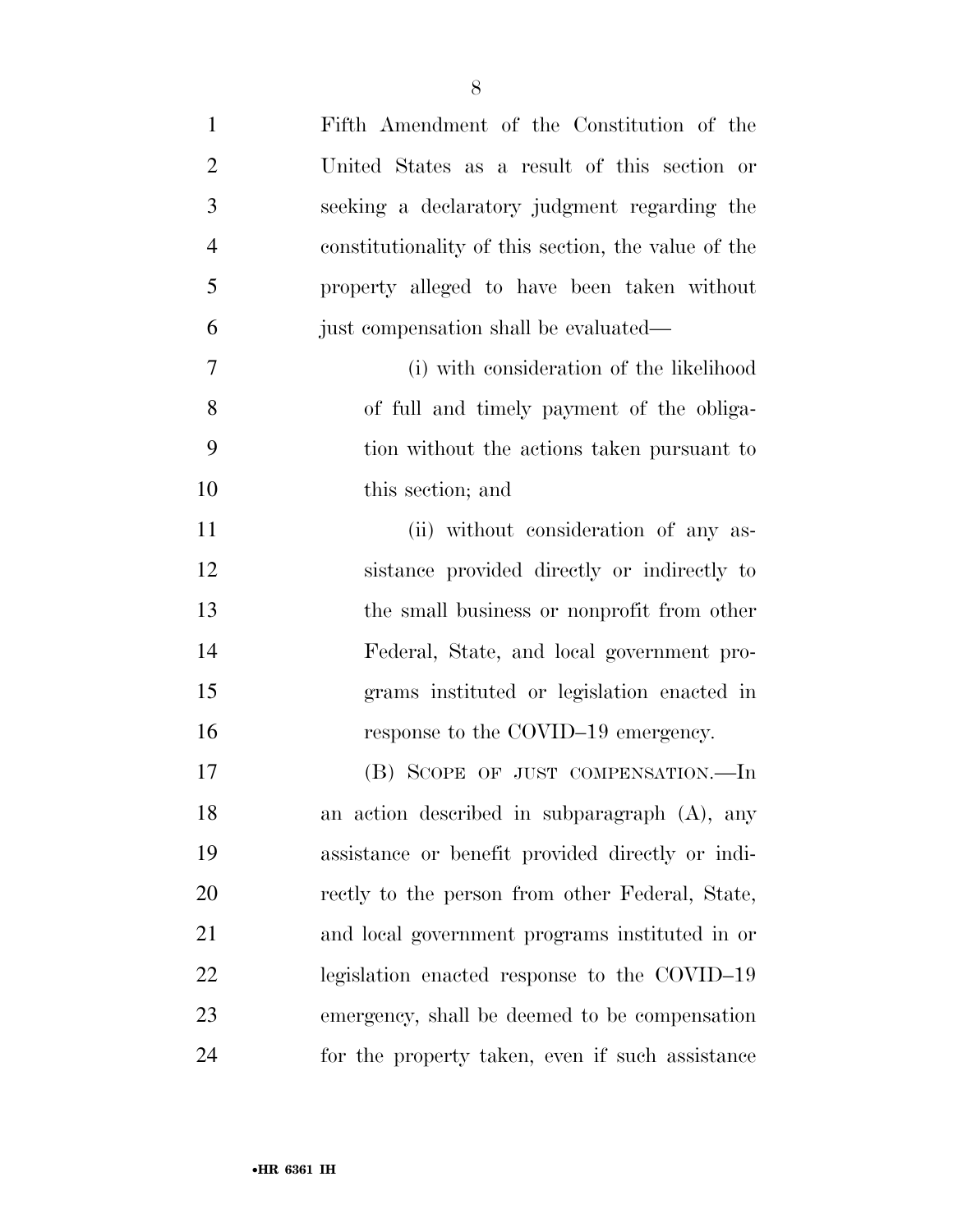| $\mathbf{1}$   | or benefit is not specifically provided as com-    |
|----------------|----------------------------------------------------|
| $\overline{2}$ | pensation for property taken by this section.      |
| 3              | (C) APPEALS.—Any appeal from an action             |
| $\overline{4}$ | under this section shall be treated under section  |
| 5              | 158 of title 28, United States Code, as if it      |
| 6              | were an appeal in a case under title 11, United    |
| 7              | States Code.                                       |
| 8              | (D) REPOSE.—Any action asserting a tak-            |
| 9              | ing under the Fifth Amendment to the Con-          |
| 10             | stitution of the United States as a result of this |
| 11             | section shall be brought within not later than     |
| 12             | 180 days after the end of the COVID-19 emer-       |
| 13             | gency.                                             |
| 14             | (8) DEFINITIONS.—In this section:                  |
| 15             | $(A)$ COVID-19 EMERGENCY.—The term                 |
| 16             | "COVID-19 emergency" means the period that         |
| 17             | begins upon the date of the enactment of this      |
| 18             | Act and ends on the date of the termination by     |
| 19             | the Federal Emergency Management Agency of         |
| 20             | the emergency declared on March 13, 2020, by       |
| 21             | the President under the Robert T. Stafford Dis-    |
| 22             | aster Relief and Emergency Assistance Act (42)     |
| 23             | 4121 et seq.) relating to<br>U.S.C.<br>the         |
| 24             | Coronavirus Disease 2019 (COVID-19) pan-           |
| 25             | demic.                                             |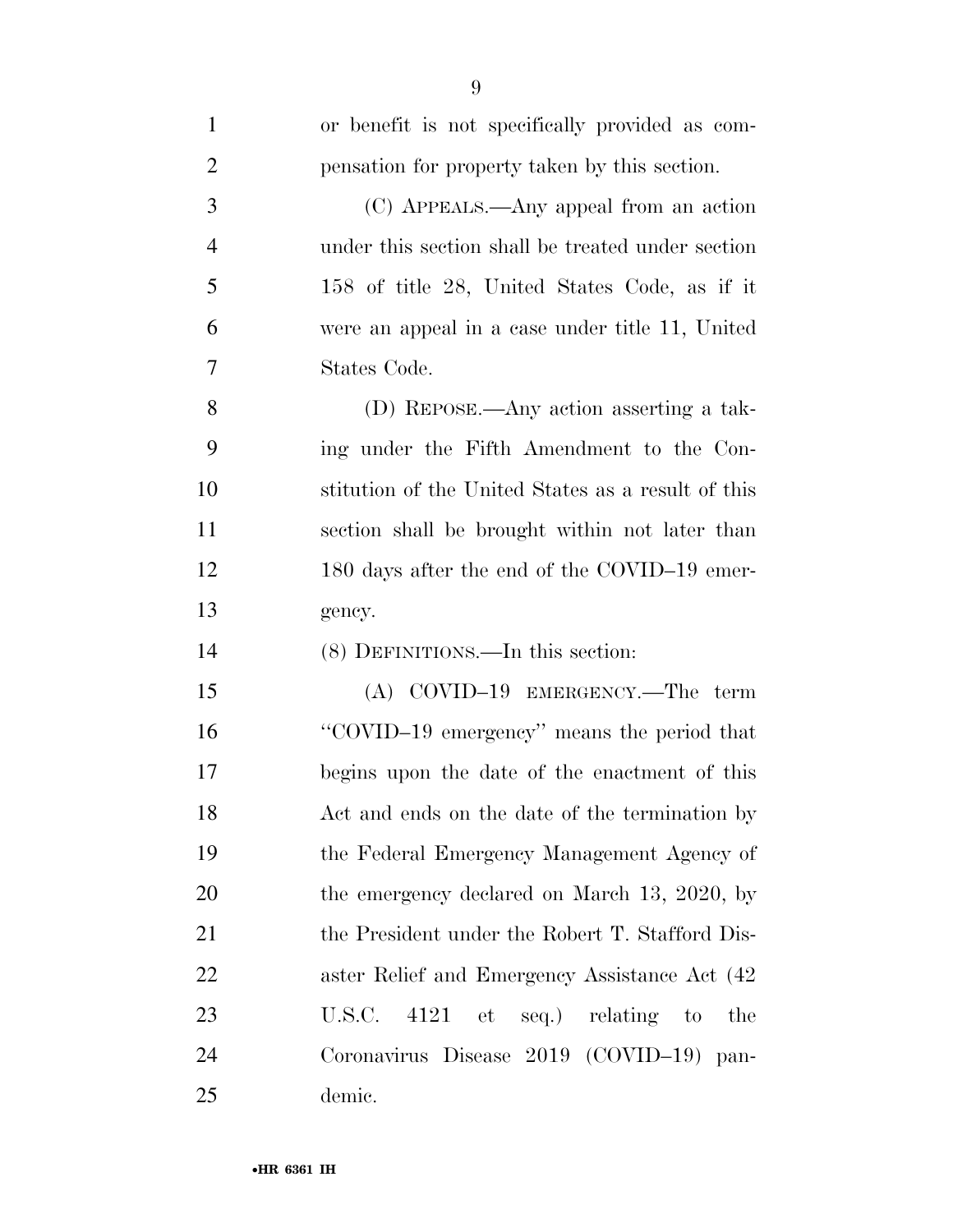| $\mathbf{1}$   | (B) CREDITOR.—The term "creditor"                  |
|----------------|----------------------------------------------------|
| $\overline{2}$ | means-                                             |
| 3              | (i) any person who offers or extends               |
| $\overline{4}$ | credit creating a debt or to whom a debt           |
| 5              | is owed or other obligation for payment;           |
| 6              | (ii) any lessor of real or personal                |
| $\overline{7}$ | property; or                                       |
| 8              | (iii) any provider of utility services.            |
| 9              | $(C)$ DEBT.—The term "debt"—                       |
| 10             | (i) means any obligation or alleged ob-            |
| 11             | ligation—                                          |
| 12             | (I) for which the original agree-                  |
| 13             | ment, or if there is no agreement, the             |
| 14             | original obligation to pay was created             |
| 15             | before or during the COVID-19 emer-                |
| 16             | gency, whether or not such obligation              |
| 17             | has been reduced to judgment; and                  |
| 18             | (II) that arises out of a trans-                   |
| 19             | action with a small business or non-               |
| 20             | profit; and                                        |
| 21             | (ii) does not include a federally re-              |
| 22             | lated mortgage loan.                               |
| 23             | (D) DEBT COLLECTOR.—The term "debt"                |
| 24             | collector" means a creditor, and any person or     |
| 25             | entity that engages in the collection of debt, in- |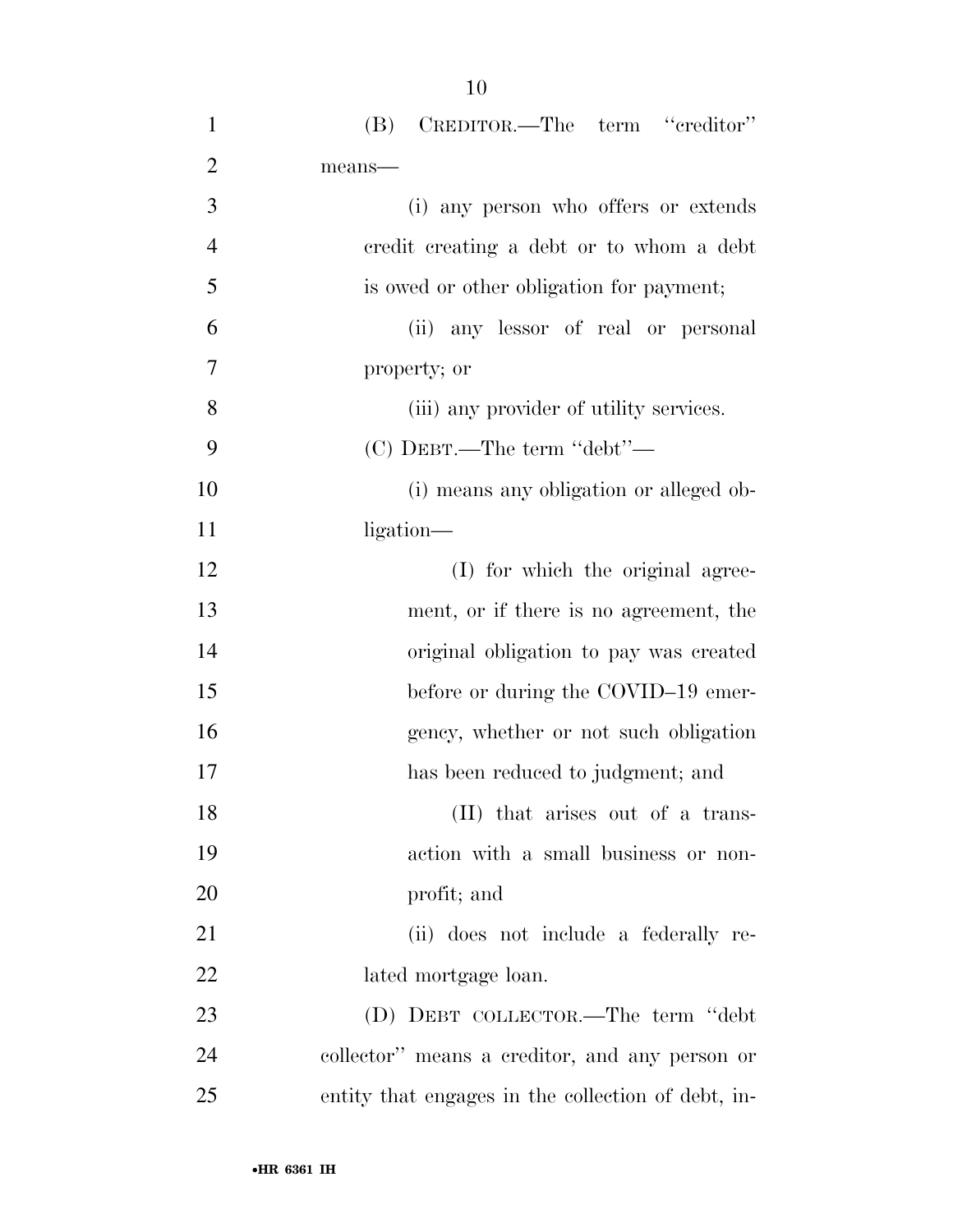| $\mathbf{1}$   | cluding the Federal Government and a State                 |
|----------------|------------------------------------------------------------|
| $\overline{2}$ | government, irrespective of whether the debt is            |
| 3              | allegedly owed to or assigned to that person or            |
| $\overline{4}$ | to the entity.                                             |
| 5              | (E) FEDERALLY RELATED<br><b>MORTGAGE</b>                   |
| 6              | LOAN.—The term "federally related mortgage                 |
| $\overline{7}$ | loan" has the meaning given that term under                |
| 8              | section 3 of the Real Estate Settlement Proce-             |
| 9              | dures Act of 1974 (12 U.S.C. 2602).                        |
| 10             | (F) NONPROFIT.—The term "nonprofit"                        |
| 11             | means an organization described in section                 |
| 12             | $501(c)(3)$ of the Internal Revenue Code of 1986           |
| 13             | and exempt from taxation under section $501(a)$            |
| 14             | of such Code.                                              |
| 15             | (G) SMALL BUSINESS.—The term "small                        |
| 16             | business" has the meaning given the term                   |
| 17             | "small business concern" under section 3 of the            |
| 18             | Small Business Act.                                        |
| 19             | (b) CREDIT FACILITY FOR OTHER PURPOSES.—The                |
| 20             | Board of Governors of the Federal Reserve System shall     |
| 21             | establish a facility that the Board of Governors shall use |
| 22             | to make payments to holders of loans or obligations to     |
|                | 23 compensate such holders for documented<br>financial     |
|                |                                                            |

losses—